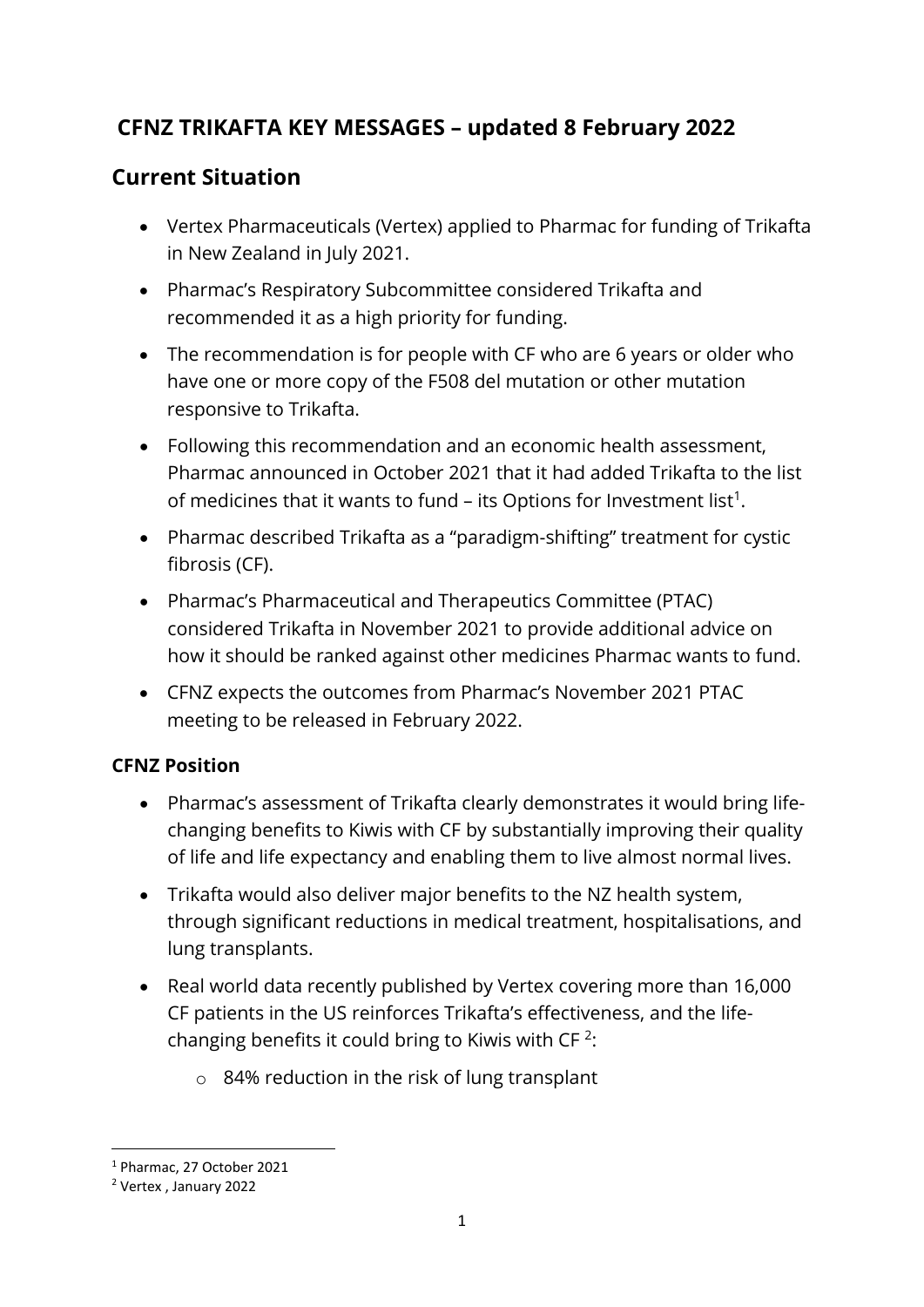- o 77% fewer pulmonary exacerbations (serious lung infections)
- o 74% reduction in the risk of death
- o no reduction in lung function after 96 weeks (almost 2 years) on Trikafta.
- The high priority recommendation from Pharmac's clinical advisors, the positive economic assessment and the compelling evidence of benefit, mean that Trikafta needs to be funded as soon as possible.
- CFNZ urges Pharmac to engage with Vertex to agree a fair and reasonable price for Trikafta
- CFNZ urges Government to make funding available to Pharmac to ensure everyone in New Zealand who would benefit has access to Trikafta. Kiwis with CF deserve a future to look forward to.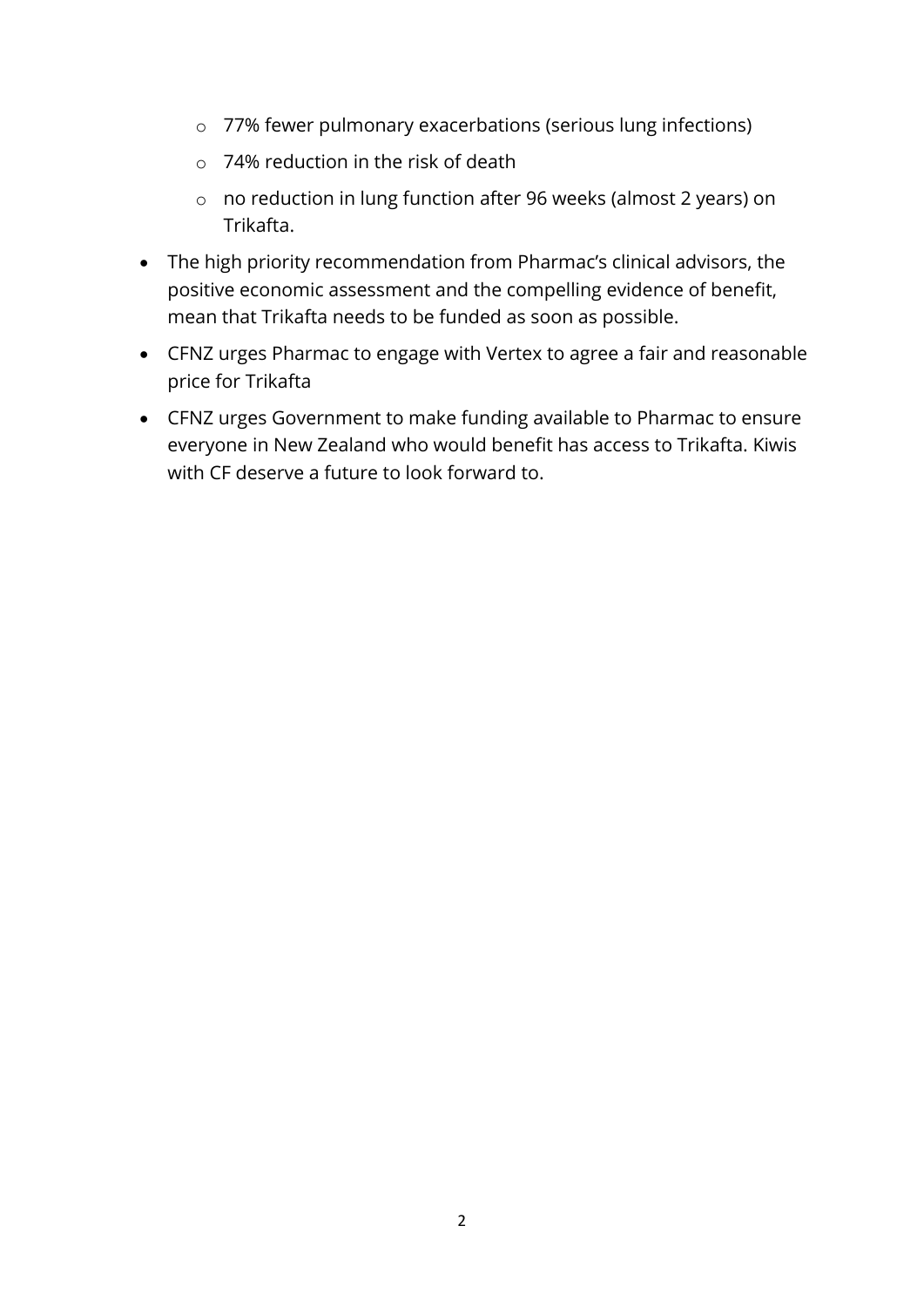## **Background Information**

#### *Cystic Fibrosis*

- Cystic fibrosis (CF) is a serious and ultimately terminal genetic condition which affects more than 540 people in NZ.
- CF causes the body to produce thick, sticky mucus that results in serious clinical consequences for multiple organs, including the lung, pancreas, liver, intestines, and the reproductive system.
- People with CF experience frequent pulmonary infections, malnutrition, and other complications such as CF-related diabetes that substantially reduce their quality of life and life expectancy.
- Current treatment in New Zealand focuses on the symptoms of CF, with the aim of slowing the progression of the condition and enhancing quality of life.
- People with CF endure a life-long, demanding and time-consuming daily regime of lung clearance and medication, together with regular medical check-ups, increasingly frequent hospitalisations, and in some cases lung transplantation. The daily treatment burden for CF is high – up to 3 to 4 hours per day - and increases with age and severity of the condition.
- The lives of those with CF are cut short by around 50 years. Only half of those with CF reach 31 years of age, compared with 80 for the New Zealand population as a whole.
- CF has a major negative impact on the emotional and mental well-being of those with CF, their families and whānau, due to the stress, anxiety, fear and grief of living with a serious illness and facing early death. This is compounded for the 50+ families in New Zealand with more than one person with CF.

## *Trikafta*

- Trikafta (elexacaftor/tezacaftor/ivacaftor) is manufactured by Vertex Pharmaceuticals.
- Trikafta treats the underlying cause of CF and works for around 90% of those with CF.
- Trikafta is already now available to CF patients in 22 countries, including the UK, Republic of Ireland, the USA, Denmark, Germany and Switzerland. It is currently being considered for funding in Australia.